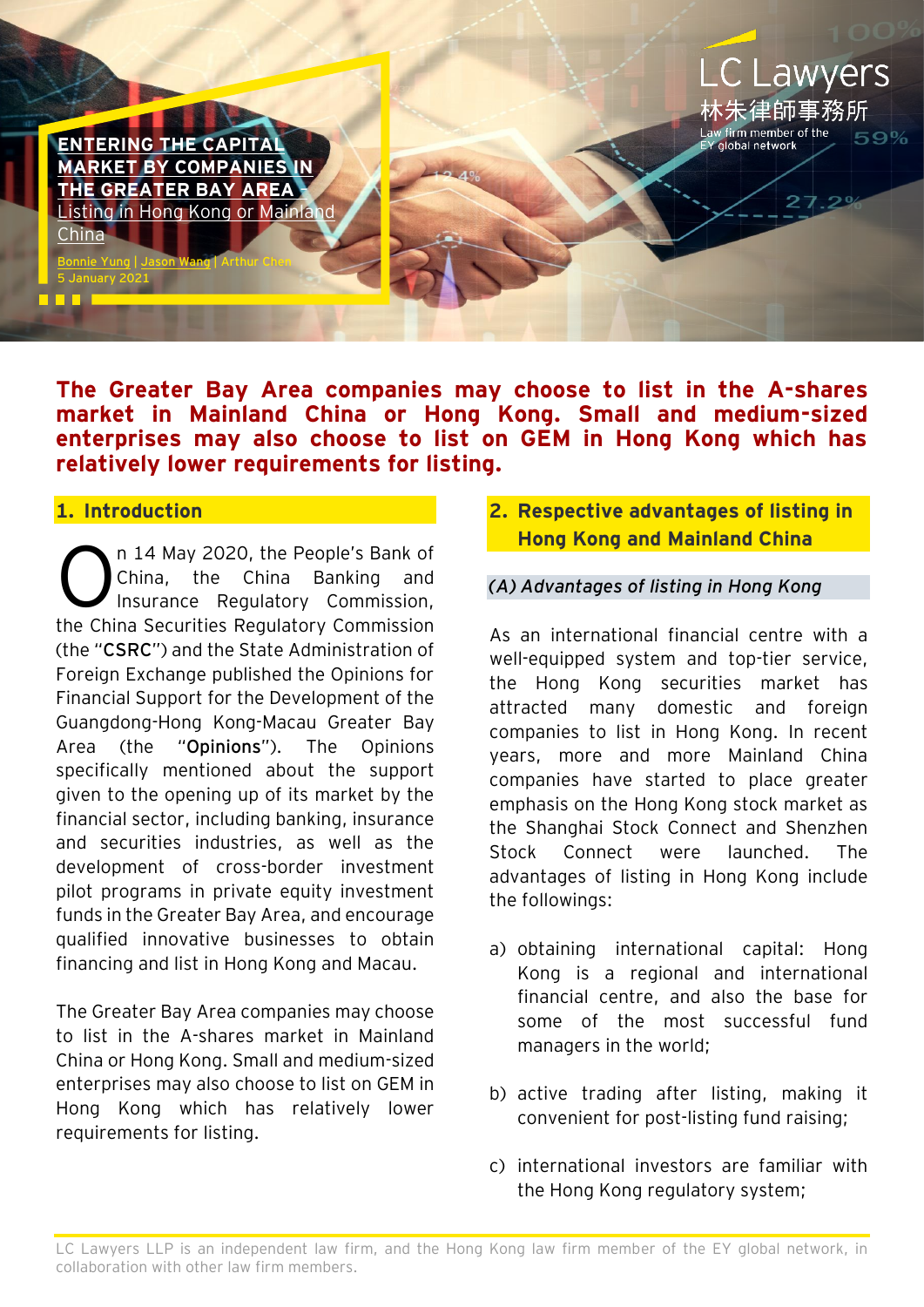- d) raising company image and reputation through participating in Asia Pacific's international financial centre;
- e) enhancing standards of the management: the Hong Kong regulatory system requires management to increase transparency in corporate governance, and to protect interests of minority shareholders; and
- f) different ways of listing: The Stock Exchange of Hong Kong Limited (the "**Exchange**") accepts Mainland China companies to choose to list in Hong Kong by way of H-share listing or red chip listing. Further, the Exchange allows companies that have already listed overseas to also list in Hong Kong, including dual primary listing or only secondary listing.

## *(B) Advantages of listing in Mainland China*

Since the successive opening of the Shanghai Stock Exchange (the "**SSE**") and Shenzhen Stock Exchange (the "**SZSE**") in 1990 and 1991, the China equity capital market has developed rapidly, structuring a multilayered securities market including the Main Board, the Small and Medium Enterprise (the "**SME**") Board, ChiNext Board, Sci-tech Innovation Board and the National Equities Exchange and Quotations (the "**NEEQ**"). The main advantages of choosing to list in Mainland China capital market for the Greater Bay Area companies are as follows:

- a) familiar with the local market and regulatory environment; and
- b) enhancing domestic profile and maintaining the status of controlling shareholders.

## **3. Choosing to list in Hong Kong**

The Greater Bay Area companies may choose to list in Hong Kong by way of H-share or red chip listing. This section will discuss the differences between listing as a H-share company and a red chip company and provide an overview of the general listing qualifications as well as additional listing requirements for issuers with weighted voting rights ("**WVR**") structure and prerevenue bio-tech companies.

#### *(A) Choosing the way of listing*

**a) Listing as a red chip company**

A red chip company refers to a company incorporated outside Mainland China (normally in places such as the Cayman Islands, Bermuda and Hong Kong), but with its major businesses located in Mainland China and controlled by Mainland China entities.

#### **Advantages of listing as a red chip company**

Since red chip companies were not incorporated in Mainland China, they are not subject to the regulatory requirements of the CSRC. As a result, if the Greater Bay Area companies choose to list as a red chip company, no approval from the CSRC shall be required.

Further, there are specific additional requirements for listing of H-share companies in Hong Kong, therefore, choosing to list as a red chip company is relatively simpler in terms of certain documentary requirements and procedures as compared to listing as a Hshare company.

**Corporate reorganization and investment formalities for onshore institutional and individual investors**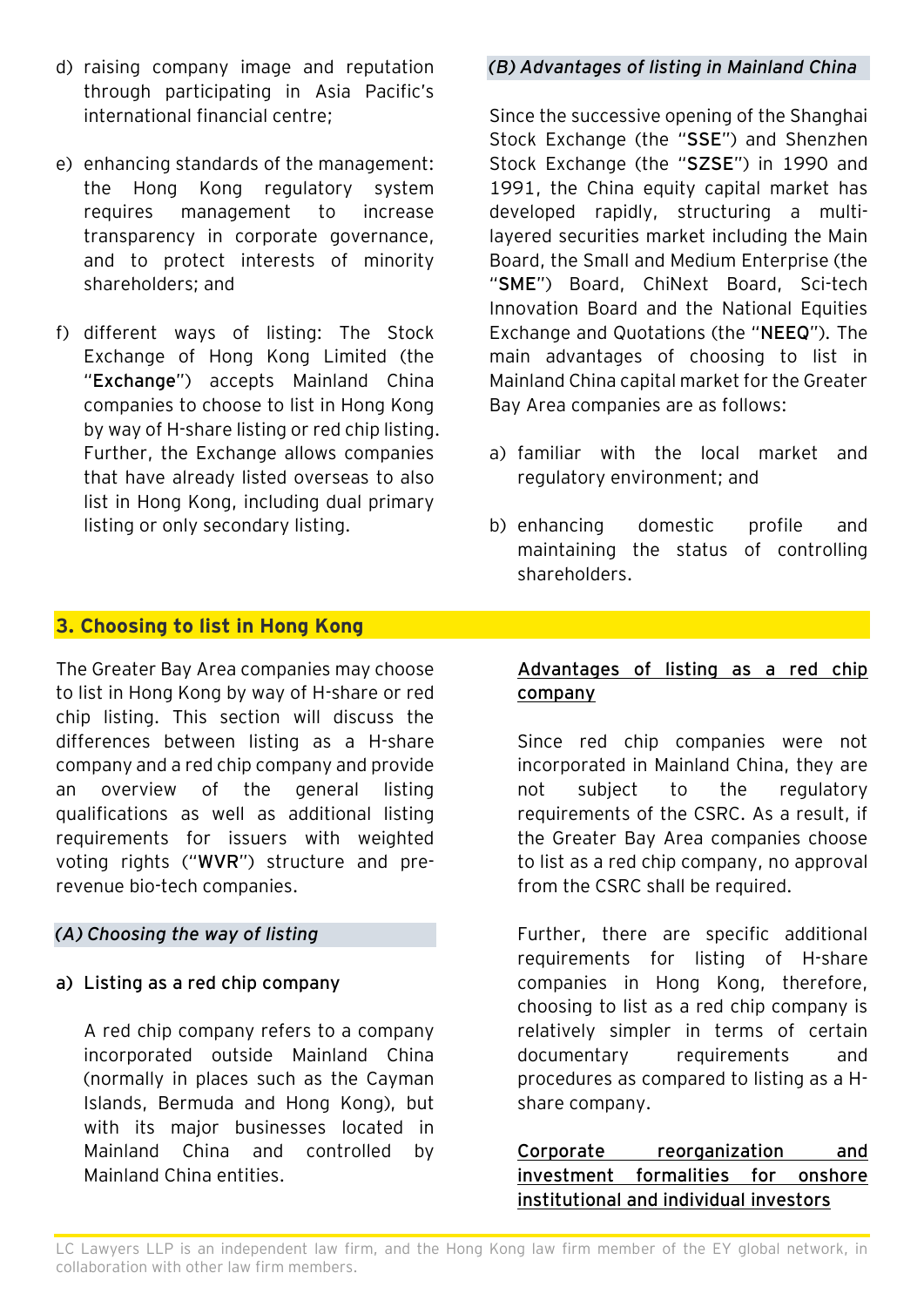A red chip company needs to undergo reorganization prior to listing to inject its domestic assets into an offshore structure. A red chip company will incorporate a listing entity offshore (for example the Cayman Islands), which will then hold the domestic companies through companies incorporated in the British Virgin Islands and Hong Kong. Further, under certain situations, a red chip company also needs to control the domestic operating company through a Variable Interest Entity ("**VIE**") structure.

For onshore residents in Mainland China, apart from fulfilling the registration formalities under the *Notice on the Administration of Foreign Exchange Involved in Overseas Investment, Financing and Return on Investment Conducted by Residents in China via Special-Purpose Companies* (known as "Circular No.37"), they also need to comply with the rules under the *Provisions on the Acquisition of Domestic Enterprises by Foreign Investors* (known as "Circular No.10").

# **Issues relating to VIE structure**

According to Listing Decision HKEX-LD-43-3 issued by the Exchange, VIE structure may only be used for restricted and prohibited businesses in the foreign direct investment policies in Mainland China, after demonstrating genuine efforts to comply with applicable laws and regulations and that they are really unable to fulfil shareholding requirements.

# **b) Listing as a H-share company**

A H-share company refers to a company incorporated in Mainland China which has obtained approval from the CSRC to list in Hong Kong. A H-share company needs to fulfil the general listing requirements in Hong Kong and also the specific additional requirements of the Exchange for companies incorporated in Mainland China.

# **Advantages of listing as a H-share company**

A H-share company is not required to undergo reorganization and set up a red chip infrastructure, so the costs at the establishment stage are lower and the procedure is simpler.

# **Onshore approval procedures for Hshare listing**

H-share company must have obtained the approval from the CSRC prior to listing. Further, a H-share company needs to obtain approval from the CSRC when it issues new shares.

# **H-Share Full Circulation**

On 31 December 2019, H-share Full Circulation was officially launched. Hshare Full Circulation refers to domestic unlisted shares of a H-share company being listed and in circulation on the Exchange. In other words, all the shares of a H-share company (whether offshore or onshore) may be traded and circulated on the Exchange.

According to the Guidelines for the Application for the *"Full Circulation" of the Domestic Unlisted Shares of H-Share Companies*, an application may be made in respect of the domestic unlisted shares of a H-share company to be listed on the Exchange. For an unlisted onshore jointstock limited company, it may make an application for full circulation at the same time as it applies for the initial public offering of its shares outside of Mainland China.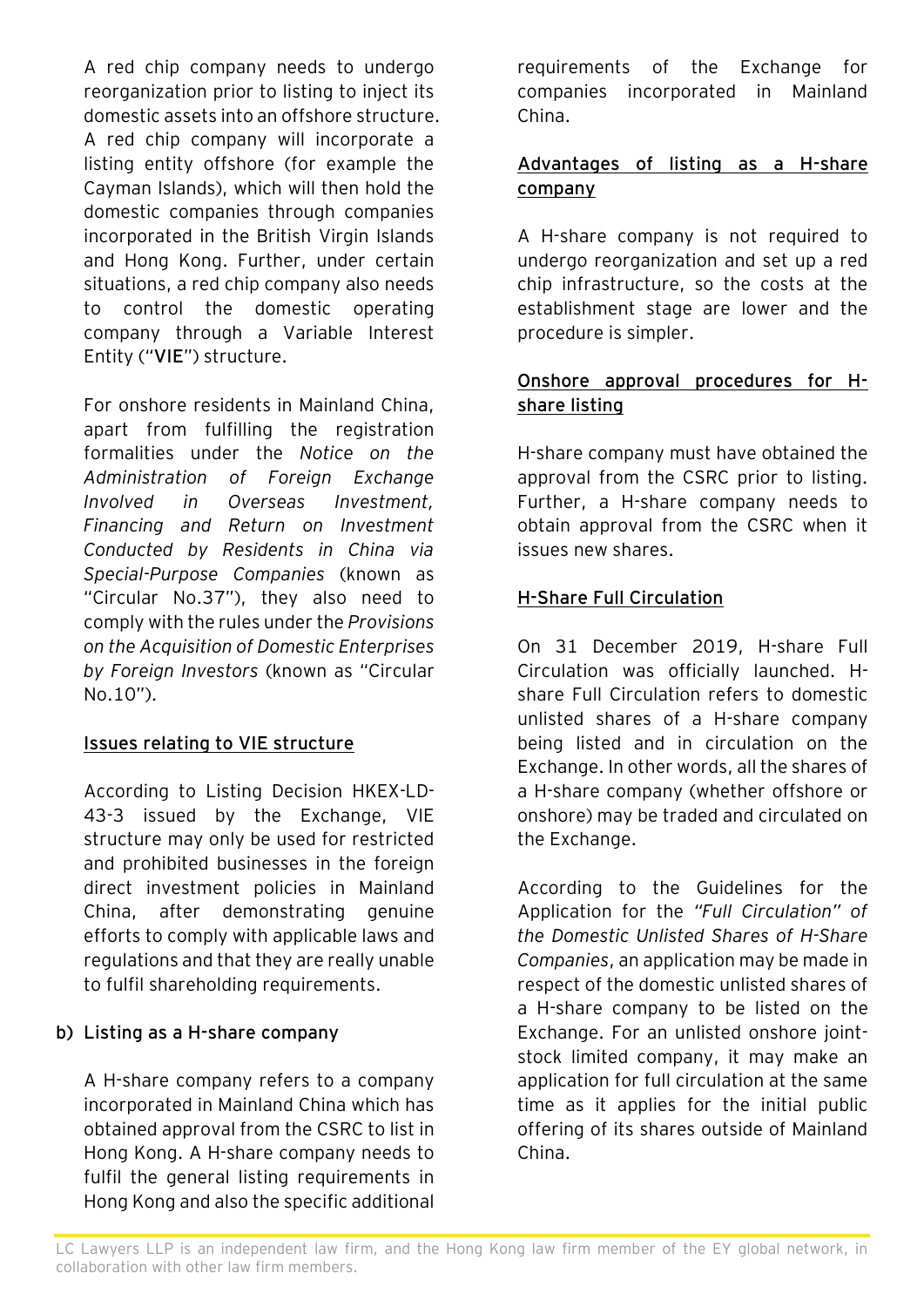#### *(B) Listing qualifications in Hong Kong*

# **a) General listing qualifications for Main Board and GEM**

## **Trading record, financial and other requirements**

The following table sets out the major requirements for listing on the Main Board and GEM:

|                                 | <b>Main Board</b>                                                                                                                                                                                       |                                                              |                                | <b>GEM</b>                                                               |
|---------------------------------|---------------------------------------------------------------------------------------------------------------------------------------------------------------------------------------------------------|--------------------------------------------------------------|--------------------------------|--------------------------------------------------------------------------|
|                                 |                                                                                                                                                                                                         |                                                              |                                |                                                                          |
|                                 | Financial requirements (satisfying one of the tests below)                                                                                                                                              |                                                              |                                | <b>Financial requirements</b>                                            |
|                                 | <b>Profit test</b>                                                                                                                                                                                      | <b>Market</b><br>cap/<br>Revenue/ Cashflow<br>test           | Market<br>cap/<br>revenue test |                                                                          |
| <b>Profit</b>                   | ≥HK\$50mNote a                                                                                                                                                                                          |                                                              |                                |                                                                          |
| <b>Market</b><br>capitalization |                                                                                                                                                                                                         | ≥ HK\$2bn                                                    | $\geq$ HK\$4bn                 | $\geq$ HK\$150m                                                          |
| Latest year<br>revenue          | $\overline{\phantom{a}}$                                                                                                                                                                                | $\geq$ HK\$500m                                              | $\geq$ HK\$500m                | $\qquad \qquad \blacksquare$                                             |
| Positive cash<br>flow           | $\overline{\phantom{a}}$                                                                                                                                                                                | $\geq$ HK\$100m for the 3<br>financial<br>preceding<br>vears | $\blacksquare$                 | HK\$30m for the<br>$\overline{2}$<br>$\geq$<br>preceding financial years |
| <b>Trading records</b>          | $\geq$ 3 financial years                                                                                                                                                                                |                                                              |                                | $\geq$ 2 financial years                                                 |
| Management<br>continuity Note b | $\geq$ 3 preceding financial years                                                                                                                                                                      |                                                              |                                | $\geq$ 2 preceding financial years                                       |
| Ownership<br>continuity         | At least the most recent audited financial year                                                                                                                                                         |                                                              |                                |                                                                          |
| Spread of                       | At least 300 shareholders                                                                                                                                                                               |                                                              |                                | At least 100 shareholders                                                |
| shareholders                    | The 3 largest public shareholders may not hold more than 50% shares in the public hands<br>at the time of listing                                                                                       |                                                              |                                |                                                                          |
| <b>Public float</b>             | At least 25% of the issuer's total issued shares<br>If the market capitalization at the time of listing exceeds HK\$10bn, the Exchange may, at<br>its discretion, accept a public float between 15%-25% |                                                              |                                |                                                                          |

#### *Note*

- *a. For the most recent year, the profit attributable to shareholders must not be less than HK\$20m, and not less than HK\$30m for the two preceding years.*
- *b. The Exchange will focus on reviewing the substance of the management, particularly whether there is an identifiable group of individuals that has management responsibility throughout the relevant track record period and forms the core management of the listing applicant at the time of listing and thereafter.*

# **b) Companies with WVR structures and prerevenue biotech companies**

The Exchange allows companies with WVR structures and pre-revenue biotech companies to be listed in Hong Kong, but they have to demonstrate that they possess certain additional characteristics apart from the aforementioned general listing qualifications.

## **Specific listing requirements for issuers with WVR structures**

Listing applicants with WVR structures must demonstrate that they have certain additional characteristics, a summary of which is set out below (please refer to guidance letter HKEX-GL93-18 of the Exchange for more details):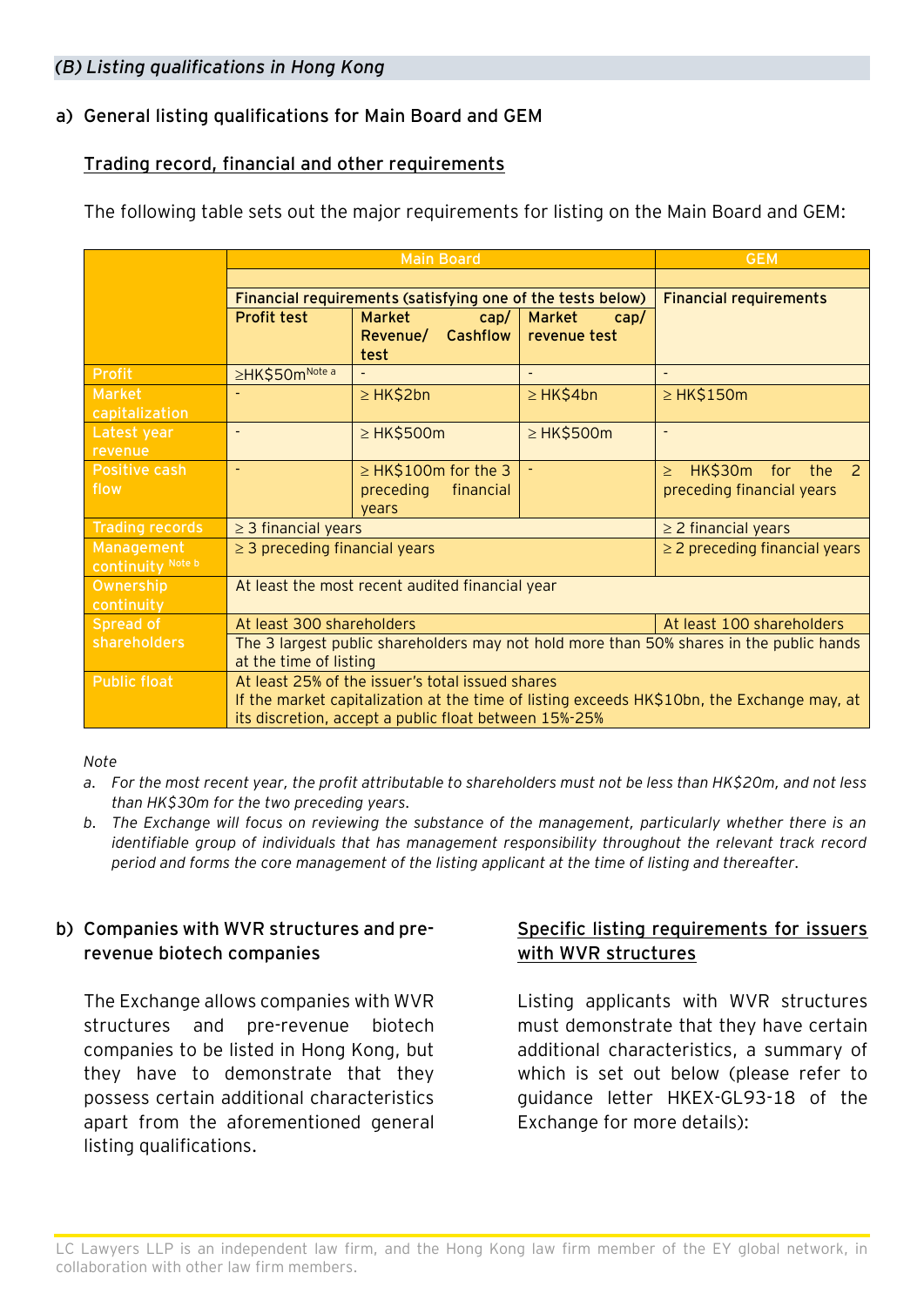## *Innovative*

The listing applicant should be an innovative company with the following characteristics:

- i) its success is attributable to the application, to the company's core business, of (1) new technologies; (2) innovations; and/or (3) a new business model;
- ii) research and development ("**R&D**") is a significant contributor of its expected value and constitutes a major activity and expense;
- iii) its success is attributable to its unique features or intellectual property; and/or
- iv) it has an outsized market capitalization/intangible asset value relative to its tangible asset value.

Whether the listing applicant is "innovative" will depend on the state of the industry and market in which the listing applicant operates that will be changing as technology, market and industry develop.

## *WVR holders*

WVR holders must have an active executive role within the business and must continue to be a director at the time of listing. Nevertheless, their voting power must not be more than 10 times of the voting power of non-WVR holders. The listing applicants must also ensure that non-WVR holders will hold at least 10% of the voting power of the shares.

## *Financial requirements*

Firstly, the listing applicant must achieve, at the time of listing, either:

i) a market capitalization of at least HK\$40bn; or

ii) a market capitalization of at least HK\$10bn and revenue of at least HK\$1bn for the most recent audited financial year.

Secondly, there must be previous thirdparty investment from at least one "sophisticated investor". Such investor(s) must retain an aggregate 50% of the investment for a period no less than six months after listing.

## **Specific listing requirements for prerevenue biotech companies**

Pre-revenue biotech companies applying for listing are also subject to additional listing requirements under Chapter 18A of The Listing Rules Governing the Listing of Securities on The Stock Exchange of Hong Kong Limited, which came into effect in April 2018.

# *Suitability*

The listing applicant must qualify as a biotech company whereby its principal business is R&D, application and commercialization of biotech products. In particular, it must demonstrate the following features:

- i) the listing applicant must have developed at least one core product beyond the concept stage i.e. having met the developmental milestones specified for the relevant type of product as defined in guidance letter HKEX-GL92-18;
- ii) it must have been primarily engaged in R&D for the purpose of developing its core product;
- iii) it must have been engaged with the R&D of its core product for a minimum of 12 months prior to listing;
- iv) its primary reason for listing must be to raise finance for R&D to bring its core product(s) to commercialization;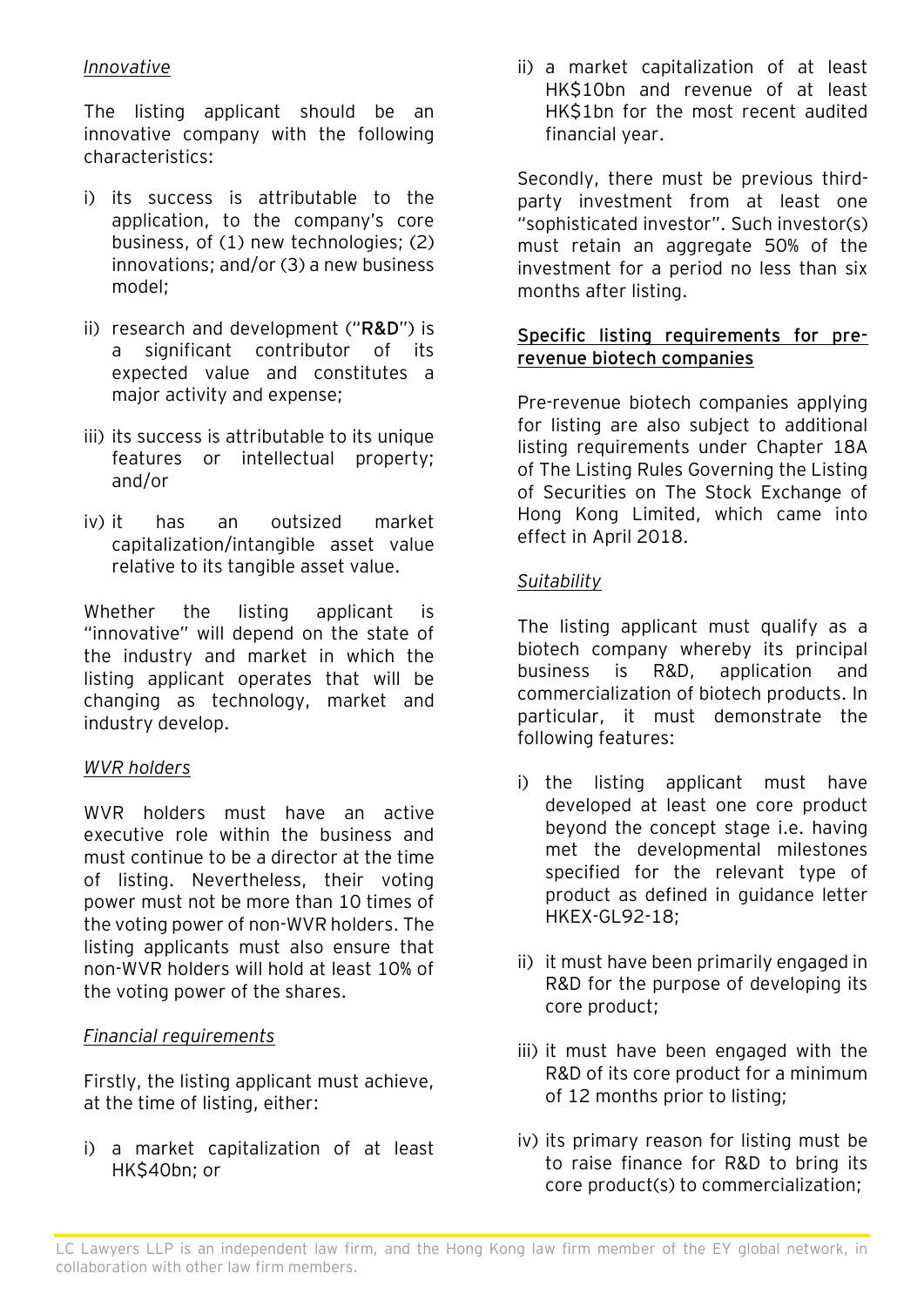- v) it must have registered intellectual property rights attached to its core product(s); and
- vi) if the listing applicant is engaged in the R&D of pharmaceutical products or biological products, a pipeline of those potential products must be demonstrated.

### *Financial requirement*

The listing applicant must have been in operation in its current line of business for at least two financial years prior to listing

# **4. Choosing to list in Mainland China**

#### *(A) Choosing the route of listing:*

The Greater Bay Area companies can choose to list on the following boards in Mainland China:

#### **a) Main Board**

Companies listed on the Main Board in Mainland China are listed on the SSE and SZSE. The threshold of listing on the Main Board is higher, which has higher requirements on different aspects of the issuers including their operation period, size of share capital, profitability and minimum market capitalization etc. Most companies that can be listed on the Main Board are sizeable mature enterprises with larger capital scale and stable profitability.

#### **b) SME Board**

SME Board is a gathering platform of small and medium-sized companies specifically set up by the SZSE to encourage independent innovation. Although the industrial ranking of companies listed on the SME Board is usually not as high as that of companies listed on the Main Board, some of them have stronger corporate growth and developed

with the same management. There must also be sufficient working capital to cover at least 125% of the group's costs (including general administrative, operating and R&D costs) for at least 12 months from the date of publicizing its listing documents.

Further, at the time of listing, the market capitalization of the listing applicant must reach at least HK\$1.5bn, and the listing applicant must have received "meaningful investment" from at least one "sophisticated investor" at least 6 months before listing (which must remain at the time of listing).

exponentially after listing with rapid increase in their market capitalization.

## **c) ChiNext Board**

ChiNext Board is a capital market for fund raising by small and medium-sized enterprises and high-technology companies with high growth potential. At present, ChiNext Board has implemented the registration system.

## **d) Sci-tech Innovation Board**

Sci-tech Innovation Board is the first market in Mainland China to implement a registration system, mainly for sci-tech innovation enterprises which are in line with national strategy, have made breakthroughs in key core technologies and have high market recognition.

#### **e) NEEQ**

The NEEQ is the national share transfer system for small and medium-sized enterprises, mainly for innovative, entrepreneurial and growth-oriented small and medium-sized enterprises. However, as enterprises listed on the NEEQ cannot issue shares publicly, listing on the NEEQ is not considered as listing in the usual sense.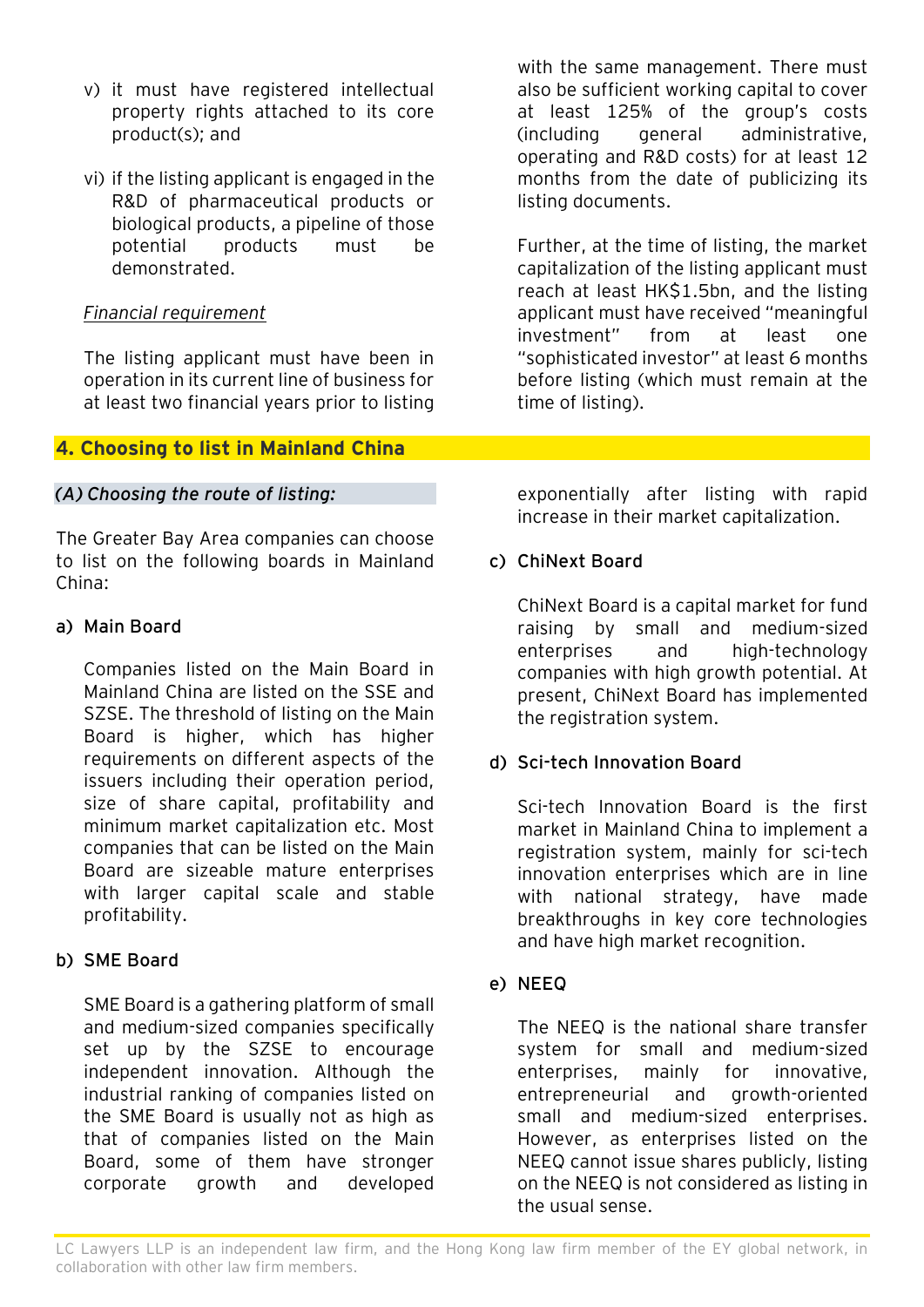# *(B) Listing qualifications in Mainland China*

| Qualification                           | Main Board/<br><b>SME Board</b>                                                                                                                                                                                                                                                                                                                                                                                                                                                                                                                                                                                                                                                                                                                                                                                                                                                                                                                                                                   | <b>ChiNext Board</b>                                                                                                                                                                                                                                                                                                                                                                                                                                                                                                                                                                                                                   | <b>Sci-tech Innovation Board</b>                                                                                                                                                                                                                                                                                                                                                                                                                                                                                                                                                                                                                                          |  |  |
|-----------------------------------------|---------------------------------------------------------------------------------------------------------------------------------------------------------------------------------------------------------------------------------------------------------------------------------------------------------------------------------------------------------------------------------------------------------------------------------------------------------------------------------------------------------------------------------------------------------------------------------------------------------------------------------------------------------------------------------------------------------------------------------------------------------------------------------------------------------------------------------------------------------------------------------------------------------------------------------------------------------------------------------------------------|----------------------------------------------------------------------------------------------------------------------------------------------------------------------------------------------------------------------------------------------------------------------------------------------------------------------------------------------------------------------------------------------------------------------------------------------------------------------------------------------------------------------------------------------------------------------------------------------------------------------------------------|---------------------------------------------------------------------------------------------------------------------------------------------------------------------------------------------------------------------------------------------------------------------------------------------------------------------------------------------------------------------------------------------------------------------------------------------------------------------------------------------------------------------------------------------------------------------------------------------------------------------------------------------------------------------------|--|--|
|                                         |                                                                                                                                                                                                                                                                                                                                                                                                                                                                                                                                                                                                                                                                                                                                                                                                                                                                                                                                                                                                   |                                                                                                                                                                                                                                                                                                                                                                                                                                                                                                                                                                                                                                        |                                                                                                                                                                                                                                                                                                                                                                                                                                                                                                                                                                                                                                                                           |  |  |
| <b>Issuer's</b><br>Qualification        | Issuer should be a joint-stock limited company duly incorporated and validly existing<br>$\blacktriangleright$<br>under the law.<br>Since incorporation of the joint-stock limited company, the issuer should have been in<br>$\blacktriangleright$<br>continuous operation for at least 3 years.<br>Where a limited liability company is converted into a joint-stock limited company by<br>➤<br>converting the entire original book value of its net assets, the term of operation may be<br>counted from the establishment date of the limited liability company.<br>Note: Applicants on the Main Board and SME Board are exempt from the continuous<br>operation requirement if approved by the State Council.<br>Red chip companies not yet listed abroad with fast-growing revenues, independent research<br>capacities, internationally-leading technologies and comparative advantages in their industry<br>can also apply for listing on the ChiNext Board or Sci-tech Innovation Board. |                                                                                                                                                                                                                                                                                                                                                                                                                                                                                                                                                                                                                                        |                                                                                                                                                                                                                                                                                                                                                                                                                                                                                                                                                                                                                                                                           |  |  |
| Industry<br>Requirement                 | No specific requirement.                                                                                                                                                                                                                                                                                                                                                                                                                                                                                                                                                                                                                                                                                                                                                                                                                                                                                                                                                                          | ChiNext Board is a platform for<br>growth-oriented,<br>innovative<br>entrepreneurial<br>and<br>enterprise, relying on the<br>general trend of innovation,<br>creation, and creativity to<br>support the deep integration<br>of traditional industries with<br>technologies,<br>new<br>new<br>industries, new business types<br>and new models.                                                                                                                                                                                                                                                                                         | Sci-tech<br>Innovation<br><b>Board</b><br>focuses on supporting high-tech<br>industries<br>and<br>strategic<br>emerging industries such as new<br>generation<br>of<br>information<br>technology, high-end equipment,<br>new materials, new energy,<br>conservation<br>energy<br>and<br>environmental protection<br>and<br>biomedicine, promote the in-<br>depth integration of the internet,<br>big data, cloud computing,<br>intelligence<br>artificial<br>and<br>manufacturing.                                                                                                                                                                                         |  |  |
| <b>Main Business</b>                    | No significant change in<br>issuer's main business in<br>the past 3 years.                                                                                                                                                                                                                                                                                                                                                                                                                                                                                                                                                                                                                                                                                                                                                                                                                                                                                                                        | Stable main business, with no<br>significant adverse change in<br>the past 2 years.                                                                                                                                                                                                                                                                                                                                                                                                                                                                                                                                                    | Stable main business, with no<br>significant adverse change in the<br>past 2 years.                                                                                                                                                                                                                                                                                                                                                                                                                                                                                                                                                                                       |  |  |
| <b>Financial</b><br><b>Requirements</b> | The issuer has been<br>$\blacktriangleright$<br>profitable with an<br>accumulated<br>net<br>profit<br>exceeding<br>RMB 30m for the<br>last 3 fiscal years,<br>calculated based on<br>the lower of the net<br>profit before and<br>after deduction of<br>non-recurring gains<br>and losses (Pilot<br>innovative<br>enterprises can be<br>exempted);<br>The issuer has had<br>$\blacktriangleright$<br>an accumulative net<br>cash flow<br>from<br>operating activities<br>of over RMB 50m,<br>or an accumulated<br>operating revenue                                                                                                                                                                                                                                                                                                                                                                                                                                                               | The issuer shall at least meet<br>one of the following criteria:<br>positive net profit in the<br>$\blacktriangleright$<br>last 2 years, and the<br>accumulated net profit<br>not less than RMB 50m;<br>expected<br>market<br>➤<br>an<br>capitalization of not less<br>than RMB<br>1bn, with<br>positive net profit and<br>operating income of not<br>less than RMB 100m in<br>the most recent year; or<br>expected<br>market<br>➤<br>an<br>capitalization of not less<br>than RMB 5bn, and the<br>operating revenue in the<br>most recent year not less<br>than RMB 300m.<br>The net profit shall be the<br>lower of before and after | The issuer shall at least meet<br>one of the following criteria:<br>$\triangleright$<br>expected<br>market<br>an<br>capitalization of not less<br>than RMB 1bn and a positive<br>net profit during the last 2<br>years with accumulated net<br>profit not less than RMB<br>50m, or an expected market<br>capitalization of not less<br>than RMB 1bn and a positive<br>net profit and an operating<br>revenue of not less than<br>RMB 100m in the most<br>recent year;<br>$\blacktriangleright$<br>expected<br>market<br>an<br>capitalization of not less<br>than RMB 1.5bn, and an<br>operating revenue of not<br>less than RMB 200m during<br>the most recent year and a |  |  |

LC Lawyers LLP is an independent law firm, and the Hong Kong law firm member of the EY global network, in collaboration with other law firm members.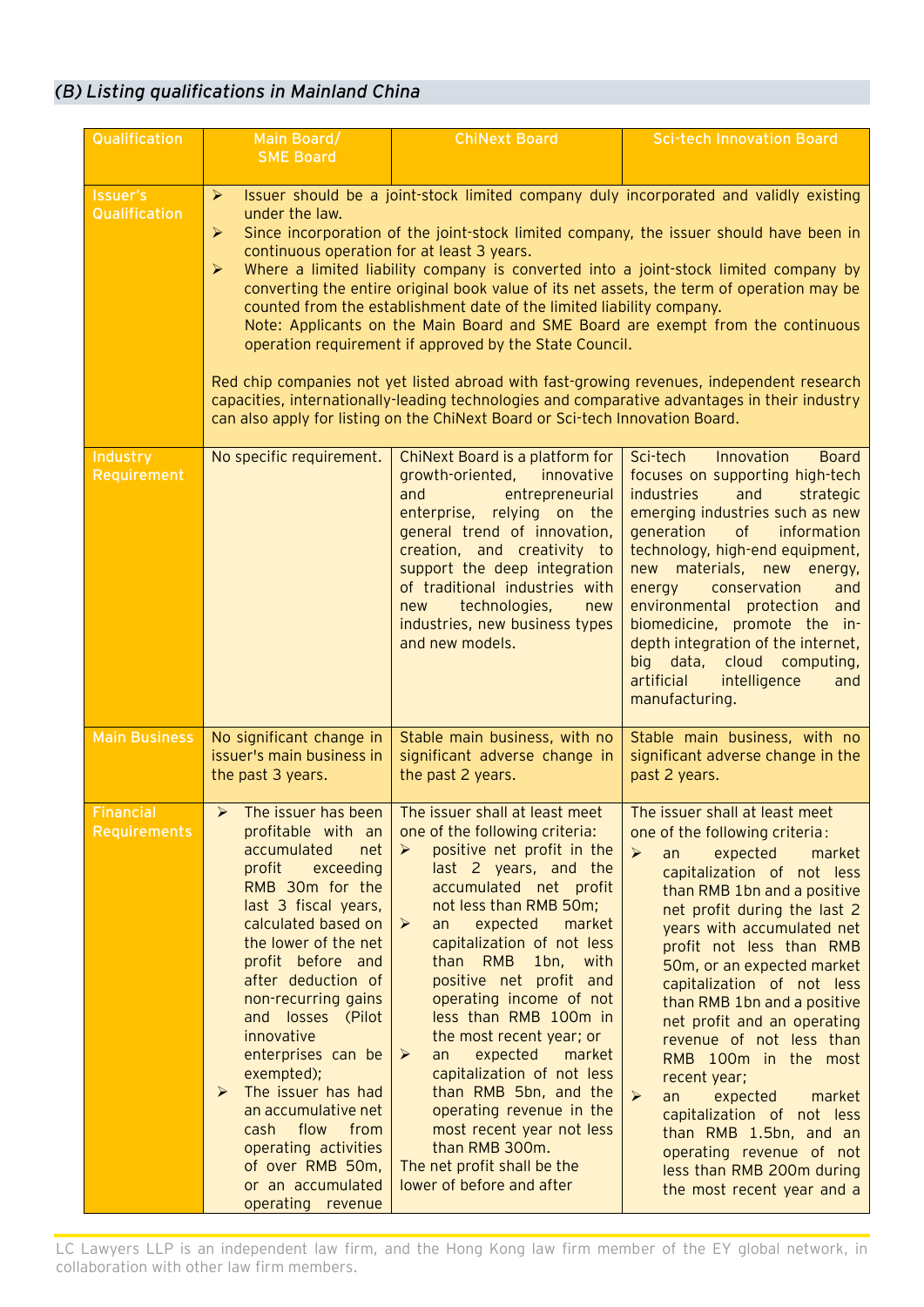| Qualification | Main Board/<br><b>SME Board</b>                                                                                                                                                                                                      | <b>ChiNext Board</b>                                                                                                                                                                                                                                                                                                                                                                                                                                                                                                                                                                                                                                                                                                                                                                                                                                                                                                                                                                                                                                                    | <b>Sci-tech Innovation Board</b>                                                                                                                                                                                                                                                                                                                                                                                                                                                                                                                                                                                                                                                                                                                                                                                                                                                                                                                                                                                                                                                                                                                                                                                                                                                                                                                                                                                                                                                                                                                                                                                                                                                                                                                                                                                                            |
|---------------|--------------------------------------------------------------------------------------------------------------------------------------------------------------------------------------------------------------------------------------|-------------------------------------------------------------------------------------------------------------------------------------------------------------------------------------------------------------------------------------------------------------------------------------------------------------------------------------------------------------------------------------------------------------------------------------------------------------------------------------------------------------------------------------------------------------------------------------------------------------------------------------------------------------------------------------------------------------------------------------------------------------------------------------------------------------------------------------------------------------------------------------------------------------------------------------------------------------------------------------------------------------------------------------------------------------------------|---------------------------------------------------------------------------------------------------------------------------------------------------------------------------------------------------------------------------------------------------------------------------------------------------------------------------------------------------------------------------------------------------------------------------------------------------------------------------------------------------------------------------------------------------------------------------------------------------------------------------------------------------------------------------------------------------------------------------------------------------------------------------------------------------------------------------------------------------------------------------------------------------------------------------------------------------------------------------------------------------------------------------------------------------------------------------------------------------------------------------------------------------------------------------------------------------------------------------------------------------------------------------------------------------------------------------------------------------------------------------------------------------------------------------------------------------------------------------------------------------------------------------------------------------------------------------------------------------------------------------------------------------------------------------------------------------------------------------------------------------------------------------------------------------------------------------------------------|
|               | of over RMB 300m<br>for the last 3 fiscal<br>years; and<br>The issuer has had<br>$\blacktriangleright$<br>no uncovered losses<br>at the end of the<br>most recent period<br>(Pilot<br>innovative<br>enterprises can be<br>exempted). | deducting non-recurring gains<br>and losses.<br>In addition, for red chip<br>companies not yet<br>listed<br>abroad which<br>have<br>rapid<br>growing<br>revenues,<br>independent<br>research<br>capacities,<br>internationally<br>leading technologies<br>and<br>comparative advantages in the<br>competition in the same<br>industry applying for the<br>issuance of<br>shares<br><b>or</b><br>depository receipts and listing<br>on ChiNext Board, or for<br>issuers with differential voting<br>arrangements to apply for<br>initial public offerings<br>of<br>shares or depository receipts<br>and listing on ChiNext Board,<br>they shall meet at least one of<br>the following listing criteria:<br>➤<br>an<br>expected<br>market<br>capitalization of not less<br>than RMB 10bn and a<br>positive net profit for the<br>most recent year; or<br>expected<br>$\blacktriangleright$<br>market<br>an<br>capitalization of not less<br>than RMB<br>5bn, with<br>positive net profit and<br>operating income of not<br>less than RMB 500m in<br>the most recent year. | total R&D investment during<br>the<br>last<br>3<br>years,<br>representing not less than<br>15% of the total operating<br>revenue of the same period;<br>expected<br>market<br>➤<br>an<br>capitalization of not less<br>than RMB 2bn, an operating<br>revenue of not less than<br>RMB 300m during the most<br>recent year, and a total net<br>cash flow from operating<br>activities of not less than<br>RMB 100m during the last 3<br>years;<br>an<br>expected<br>market<br>➤<br>capitalization of not less<br>than RMB 3bn and an<br>operating revenue of not<br>less than RMB 300m during<br>the most recent year; or<br>an<br>expected<br>market<br>➤<br>capitalization of not less<br>than RMB 4bn, with its main<br>businesses or<br>products<br>required to be approved by<br>relevant<br>national<br>authorities,<br>government<br>having a large market space<br>and currently<br>having<br>milestone<br>achieved<br>a<br>obtained<br>and<br>progress<br>investment<br>notable<br>by<br>investment institutions. For<br>pharmaceutical companies,<br>at least one of the core<br>products to be approved for<br>phase II clinical trial, and for<br>other eligible enterprise, it<br>has to possess significant<br>superiority in technology<br>and meet the corresponding<br>requirements.<br>addition,<br>for<br>red-chip<br>In.<br>companies not yet listed abroad<br>have<br>which<br>rapid<br>growing<br>revenues, independent research<br>capacities and development,<br>internationally<br>leading<br>technologies, and comparative<br>advantages in the competition in<br>the same industry, to apply for<br>the issuance of shares or<br>depository receipts and listing on<br>Sci-tech Innovation Board, or for<br>issuers with differential voting<br>arrangements to apply for initial<br>public offerings of shares or |

LC Lawyers LLP is an independent law firm, and the Hong Kong law firm member of the EY global network, in collaboration with other law firm members.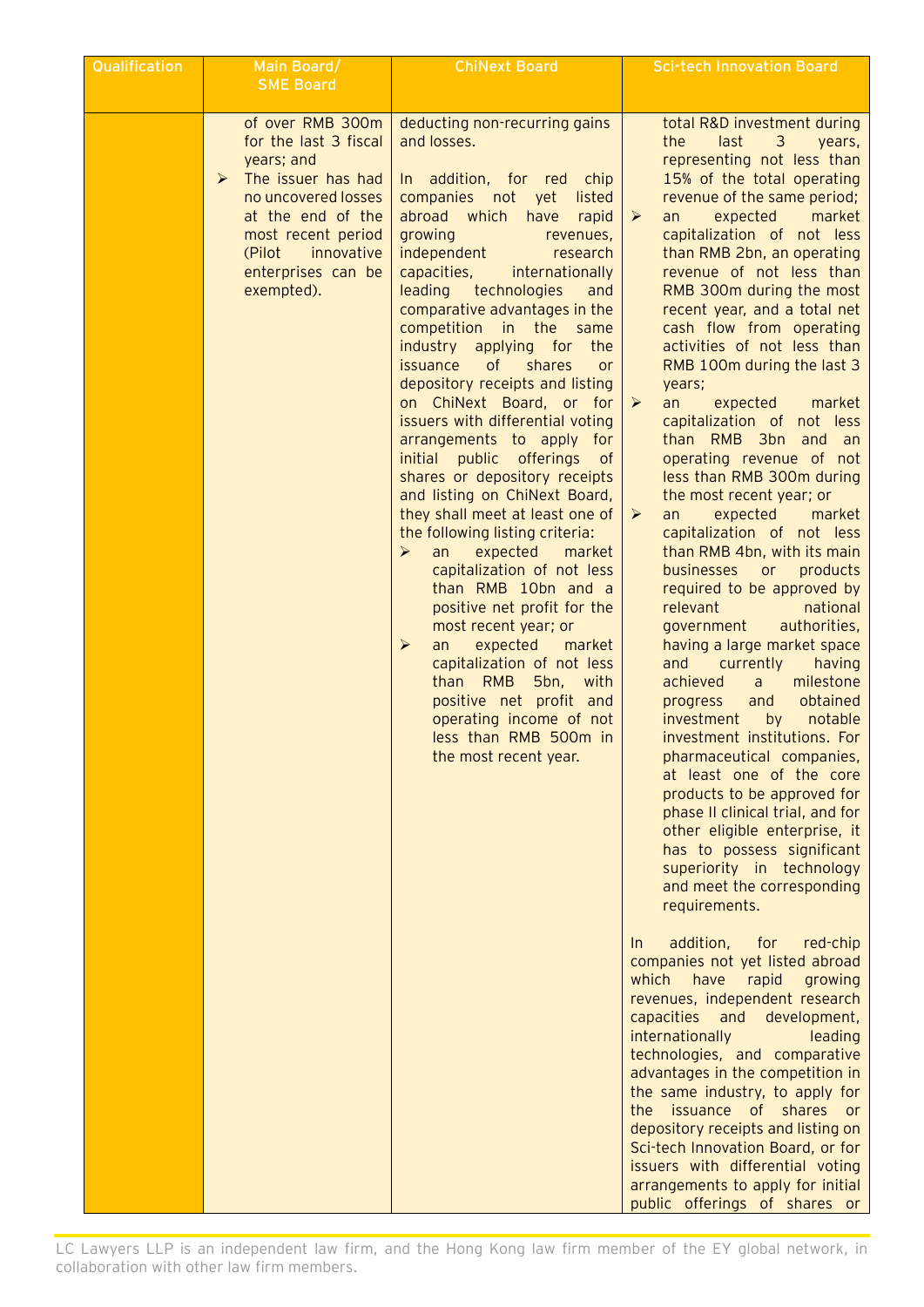| Qualification                                | Main Board/<br><b>SME Board</b>                                                                                                                                        | <b>ChiNext Board</b>                                                                                                                               | <b>Sci-tech Innovation Board</b>                                                                                                                                                                                                                                                                                                                                                                                                                  |
|----------------------------------------------|------------------------------------------------------------------------------------------------------------------------------------------------------------------------|----------------------------------------------------------------------------------------------------------------------------------------------------|---------------------------------------------------------------------------------------------------------------------------------------------------------------------------------------------------------------------------------------------------------------------------------------------------------------------------------------------------------------------------------------------------------------------------------------------------|
|                                              |                                                                                                                                                                        |                                                                                                                                                    | depository receipts and listing on<br>Sci-tech Innovation Board, they<br>shall meet at least one of the<br>following listing criteria:<br>expected<br>market<br>$\blacktriangleright$<br>an<br>capitalization of not less<br>than RMB 10bn; or<br>expected<br>the<br>market<br>$\triangleright$<br>capitalization of not less<br><b>RMB</b><br>than<br>5bn,<br>with<br>operating revenue of not<br>less than RMB 500m in the<br>most recent year. |
| Ownership<br>and<br>Management<br>Continuity | No change in issuer's<br>actual controller and no<br>significant change<br>$\overline{\mathsf{in}}$<br>directors or other senior<br>management in the last<br>3 years. | No change in issuer's actual<br>controller and no significant<br>adverse change in directors or<br>other senior management in<br>the last 2 years. | No change in issuer's actual<br>controller and no significant<br>adverse change in directors,<br>senior management and core<br>technical personnel in the last 2<br>years.                                                                                                                                                                                                                                                                        |

*This material has been prepared for general informational purposes only and is not intended to be relied upon as accounting, tax, legal or other professional advice. Please refer to your advisors for specific advice.*

**LC Lawyers LLP** is an independent law firm. It is a Hong Kong law firm member of the EY global network, in collaboration with other law firm members. We provide Hong Kong legal services to financial institutions, corporate clients and private enterprises doing business in and through Hong Kong.

Working closely with law firms in the EY global network, LC Lawyers LLP can bring together legal professionals from around the world and provide the clients with a wide range of legal services.

**Chen & Co. Law Firm** is widely recognized as a leading commercial law firm in China, uniquely positioned to provide multi-disciplinary, comprehensive legal services to clients.